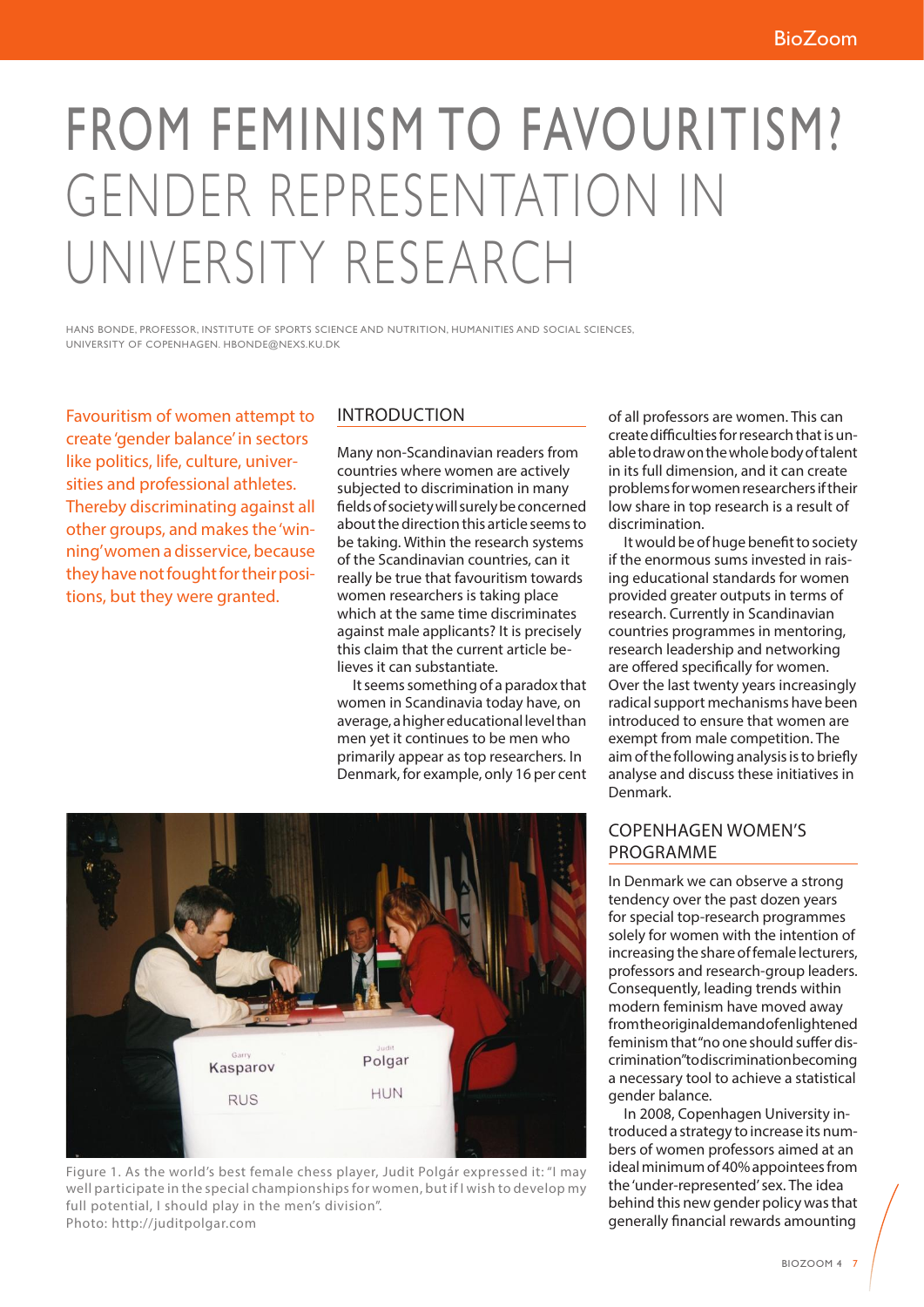to many million kroners should go to faculties and institutes that appointed women professors.

At the institute level, any upgrading of women associate professors to full professorships could in the light of this programme be seen as cost-neutral in terms of salary for the first five years of their appointment. In the case of fiveyear professorships, therefore, there was no cost in upgrading a woman. Faculties could simply send out a list giving notice that institutes would be rewarded with million-kroner sums should they employ a woman professor.

Just before the reward scheme for women came to an end in 2013, the process of appointing women speeded up throughout many areas of the University of Copenhagen, to the extent that in the first half of 2013 a total of 52 professors were appointed, of whom exactly half were women.

When a position is publicly announced, male applicants can feel discriminated against even though an apparently open recruitment procedure is taking place. One male applicant, an associate professor applying for a professorship in 2011, was told, much to his surprise, that the leadership wished to appoint a woman. The associate professor described the process as follows:

I am an associate professor at a department of Copenhagen University. The institute announced a professorship in exactly my field. I am the leading research scholar in the group, with unarguably the best publications, students, collaborative agreements and international awards. I contacted upper management because I didn't really understand why I had never heard about the position before and was categorically told that the position was earmarked for a woman so that the institute could obtain a bonus professorship from the deanship. Of course I applied for the position and for my qualifications to be evaluated. The interview was somewhat embarrassing, as the other applicant (a woman) was not especially qualified or highly profiled within the institute (but had been evaluated externally).

## OTHER WOMEN'S PROGRAMMES

Following the University of Copenhagen's success in increasing its share of women professors using its system of financial rewards, Aarhus University felt similarly encouraged, and would turn to

an even more radical practice. Coming into effect on 1 February 2011, following a special exemption from the Ministry of Science, Aarhus University decided to establish ten lectureships and ten five-year focused professorships (MSOs – professorships with special responsibilities) for women, which included financial support for these positions. The idea was to award financial bonuses to those faculties or schools where women postdoctoral scholars were appointed to positions at the level of lecturer and above.

During negotiations for the Danish national budget in 2013, yet another initiative was approved for the promotion of women research and teaching personnel, the YDUN programme [Younger women Devoted to a UNiversity career] that has earmarked 110 million Danish kroner for potential women research-group leaders, financed by The Danish Council for Independent Research (DFF) and by a special government grant. The acronym YDUN plays on images of strong women from Nordic mythology in the form of the goddess YDUN, who gave golden apples to the Gods to ensure eternal youth.

The YDUN programme, however, has come under increasingly severe pressure. In April this year the Minister for Higher Education and Science and the Minister for Equal Status were summoned to a joint meeting by the research spokesmen of the Danish political parties Venstre, Conservative and the Danish People's Party, supported by the Liberal Alliance. These two ministers responsible were subjected to heavy criticism, with Ventre's spokesman for research policy declaring that future governments of the centre and centre-right would no longer accept exemptions from gender discrimination for reasons that included the labelling of women candidates as a B-team. For the first time, nearly half the Danish Parliament had explicitly turned against favouritism for women in Danish research. (See video of the joint meeting at http://www.ft.dk/webtv/video/20131/ fiv/td.1106285.aspx?as=1).

A paternalistic structure can be noted within the YDUN programme. The DFF comprises five men and one woman, each of whom is head of his/her respective subject section – no suggestion here of gender balance or, to use the council's own key term, 'diversity'.

To a great extent, the argumentation behind these programmes for women



Figure 2. Because you deserve it. "If we get a society of favoritism, women end up in a B-team. Already, many are looking at their female professor colleagues and asking: Is she an A or B professor? Has she entered through the front door or the back door with a million rewards to the institution that hires her? The very idea is demeaning to women. A woman is not respected as an individual, but considered as an element, a fabric, where you say: We need more of woman". Hans Bonde in Politiken 13.4.2013.

is statistical, and at the core of YDUN's case are the so-called 'She Figures'. In the words of the DFF leadership: The figures show clearly that men are appointed to higher research positions at university far more than women. It applies to the whole of Europe but especially to Denmark, where, for example, women hold just sixteen percent of all professorships (Christiansen et al., 2013).

A further investigation then shows that Denmark is surpassed in the proportion of female academic staff (at what the European Commission designates grade A) by countries such as Latvia (32%) and Rumania (36%); countries that Denmark does not usually care to regard as positive role models, whether that be socially, economically or in terms of research – since according to the EU Gender Equality Index, Romania is found at the absolute bottom position (35.3); compared with Denmark at the